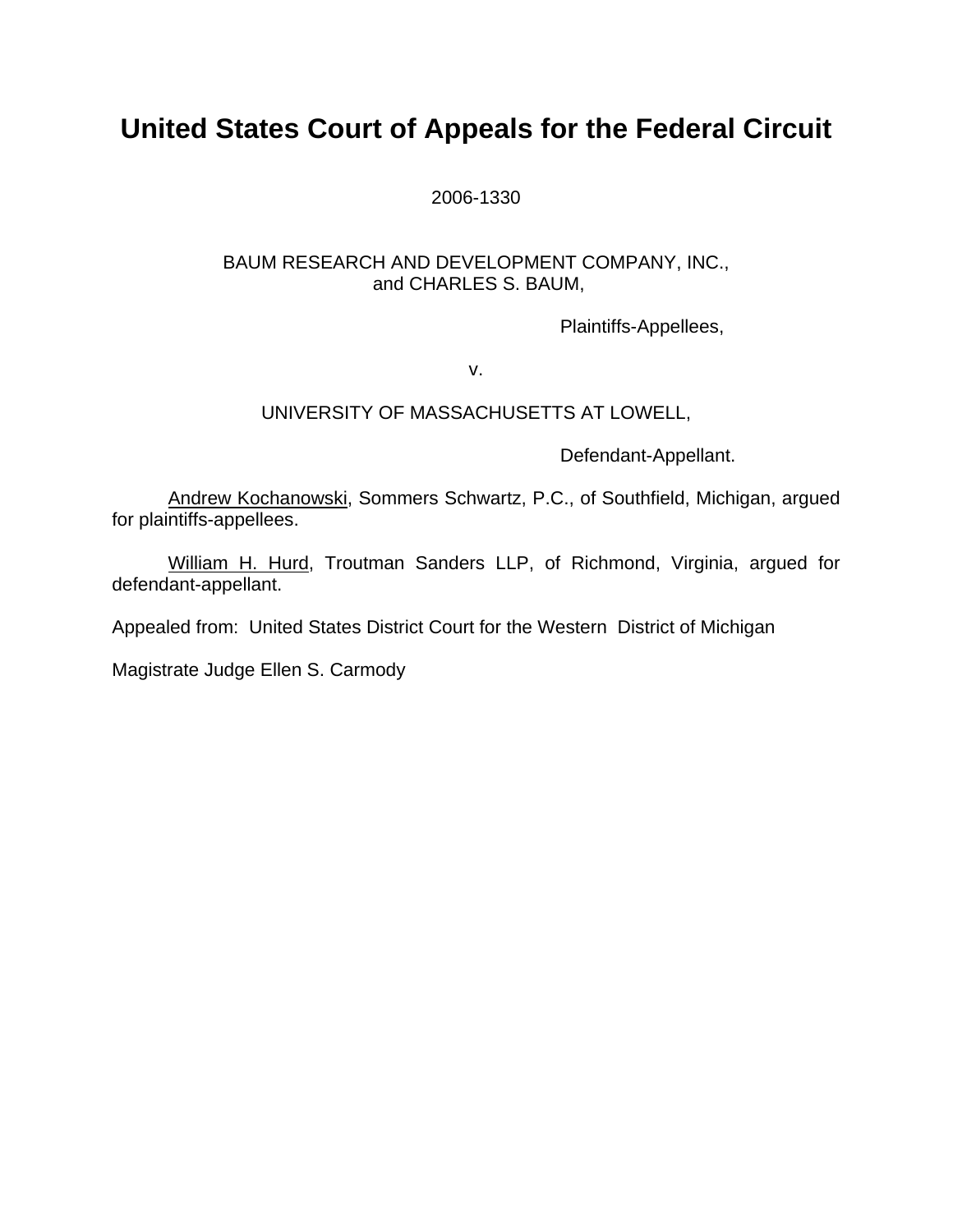# **United States Court of Appeals for the Federal Circuit**

2006-1330

# BAUM RESEARCH AND DEVELOPMENT COMPANY, INC., and CHARLES S. BAUM,

Plaintiffs-Appellees,

v.

UNIVERSITY OF MASSACHUSETTS AT LOWELL,

\_\_\_\_\_\_\_\_\_\_\_\_\_\_\_\_\_\_\_\_\_\_\_\_\_\_

\_\_\_\_\_\_\_\_\_\_\_\_\_\_\_\_\_\_\_\_\_\_\_\_\_\_

Defendant-Appellant.

DECIDED: October 10, 2007

Before NEWMAN, Circuit Judge, FRIEDMAN, Senior Circuit Judge, and MOORE, Circuit Judge.

Opinion for the court filed by Circuit Judge NEWMAN. Circuit Judge MOORE concurs in the judgment, and joins Part A but not Part B of the opinion.

NEWMAN, Circuit Judge.

The issue is whether the University of Massachusetts at Lowell ("the University") waived its Eleventh Amendment immunity by expressly agreeing to federal jurisdiction in a patent license agreement. The district court so held.<sup>[1](#page-1-0)</sup> On interlocutory review, we affirm the district court's judgment.

<span id="page-1-0"></span><sup>1</sup> 1 Baum Research & Dev. Co. v. University of Massachusetts at Lowell, No. 1:02-CV-674, 2006 WL 461224 (W.D. Mich. Feb. 24, 2006).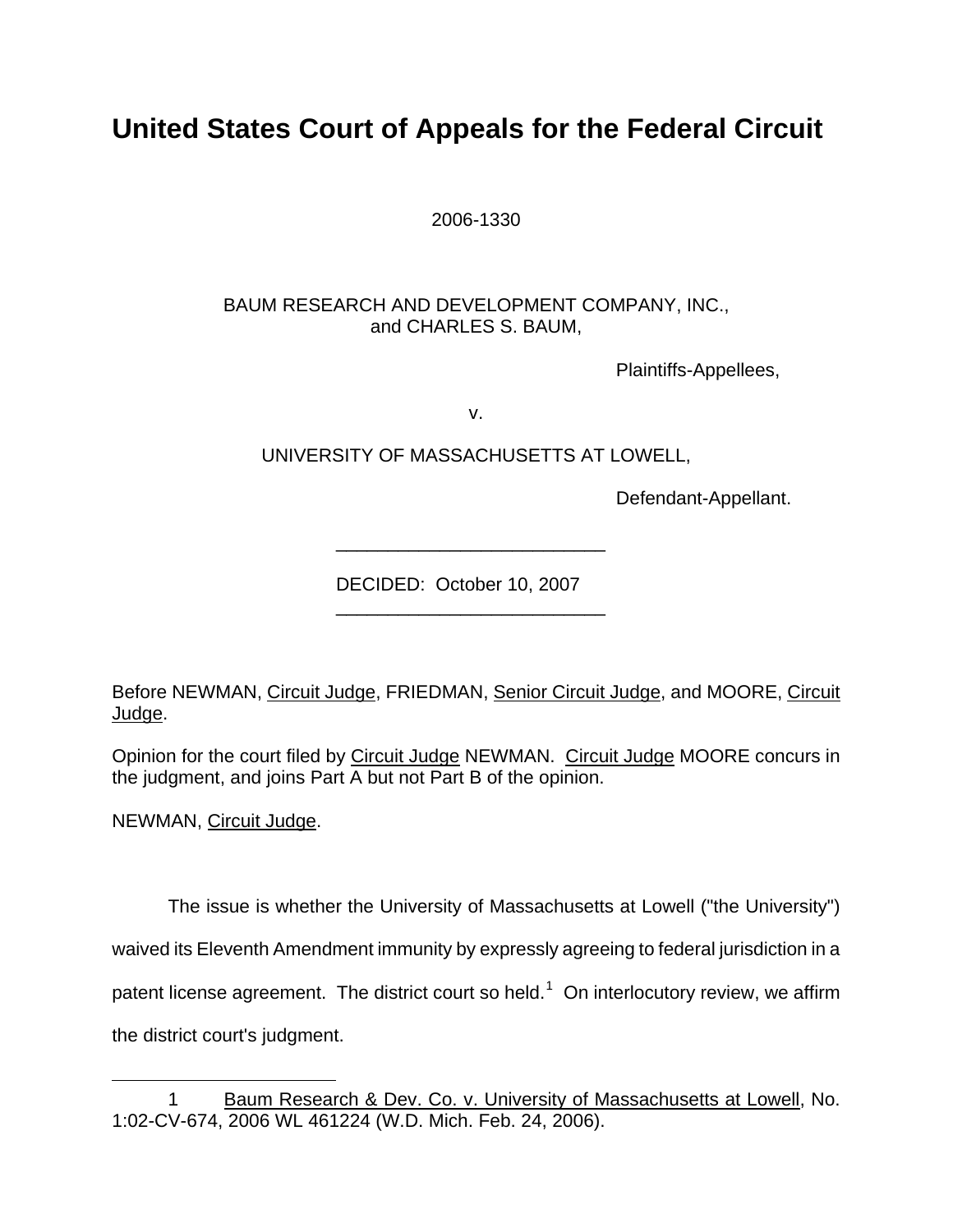## BACKGROUND

Charles S. Baum is the inventor of the two United States Patents in suit, concerning

a device for testing baseball bats of varying construction. On December 24, 1998 the

University executed a "Confidential License Agreement" with Mr. Baum and The Baum

Research and Development Corporation (collectively "Baum"). The agreement includes the

following provision:

III-3. Governing Law. This Agreement will be construed, interpreted and applied according to the laws of the State of Michigan and all parties agree to proper venue and hereby submit to jurisdiction in the appropriate State or Federal Courts of Record sitting in the State of Michigan.

The contract was executed for the University as:

UNIVERSITY OF MASSACHUSETTS AT LOWELL [signature of Louise G. Griffin] By: Louise G. Griffin Title: Assoc. Director, External Funding Tech Transfer & Partnering

Dispute arose between Baum and the University, and on September 19, 2002 Baum filed suit in the United States District Court for the Western District of Michigan, charging the University with breach of contract and patent infringement. The University asserted immunity from suit based on the Eleventh Amendment.<sup>[2](#page-2-0)</sup> The district court denied the University's motion to dismiss on this ground, ruling that any immunity was waived by contract provision III-3. The court then bifurcated the contract and infringement claims, and held a jury trial on the breach of contract claim. The verdict was in favor of Baum. On

 $\overline{a}$ 

<span id="page-2-0"></span><sup>2</sup> U.S. Const. amend. XI. The judicial power of the United States shall not be construed to extend to any suit in law or equity, commenced or prosecuted against one of the United States by Citizens of another State, or by Citizens or Subjects of any Foreign State.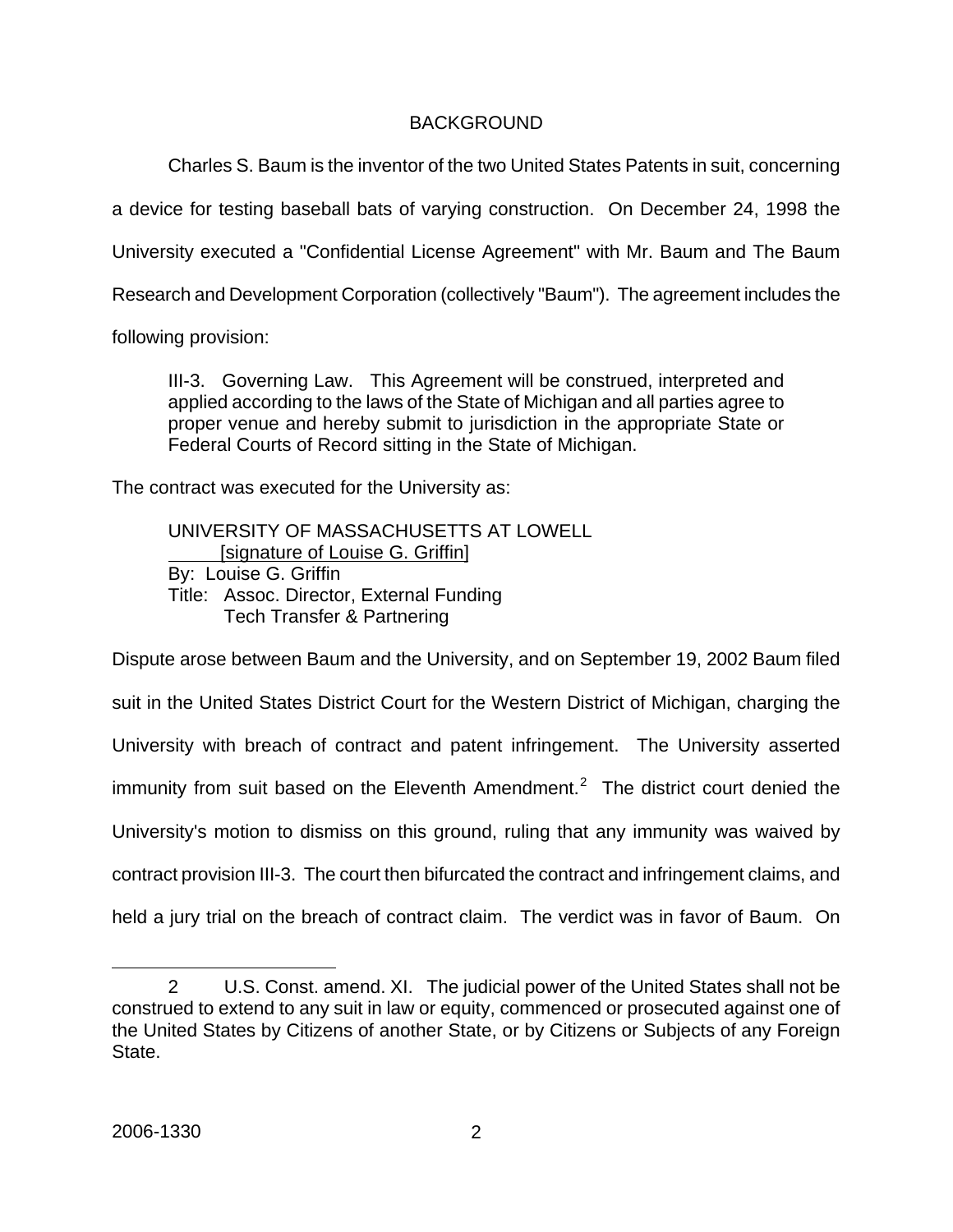post-trial motion the University renewed its claim of immunity; the district court again denied the motion, with opinion explaining that the University's Eleventh Amendment immunity was waived by the contract's explicit provision wherein all parties agreed to "submit to jurisdiction" of the appropriate federal or state court sitting in Michigan. The district court stayed further proceedings, including its grant of a new trial on the issue of damages, pending this appeal. Although Baum complains that the University should have appealed the Eleventh Amendment issue before the breach of contract case was tried, and should not have been permitted to reargue this issue after the trial, we discern no flaw in the district court's action in reconsidering this issue after the trial.

The issue of Eleventh Amendment immunity is subject to collateral appellate review, and such review was accepted by this court. See Puerto Rico Aqueduct & Sewer Auth. v. Metcalf & Eddy, Inc., 506 U.S. 139, 147 (1993) ("We hold that States and state entities that claim to be 'arms of the State' may take advantage of the collateral order doctrine to appeal a district court order denying a claim of Eleventh Amendment immunity.")

#### **DISCUSSION**

**I**

The Eleventh Amendment limits the judicial authority of the federal courts and bars unconsented suit against a state in federal court. See Idaho v. Coeur d'Alene Tribe of Idaho, 521 U.S. 261, 268 (1997) (a state cannot be sued in federal court without its consent); Seminole Tribe of Florida v. Florida, 517 U.S. 44, 54 (1996) (same). The University claimed immunity as an arm of the state, and Baum does not dispute that status as a state entity was created by Mass. Gen. Laws ch. 75, §1 ("The state university shall be the University of Massachusetts . . . a public institution of higher learning within the system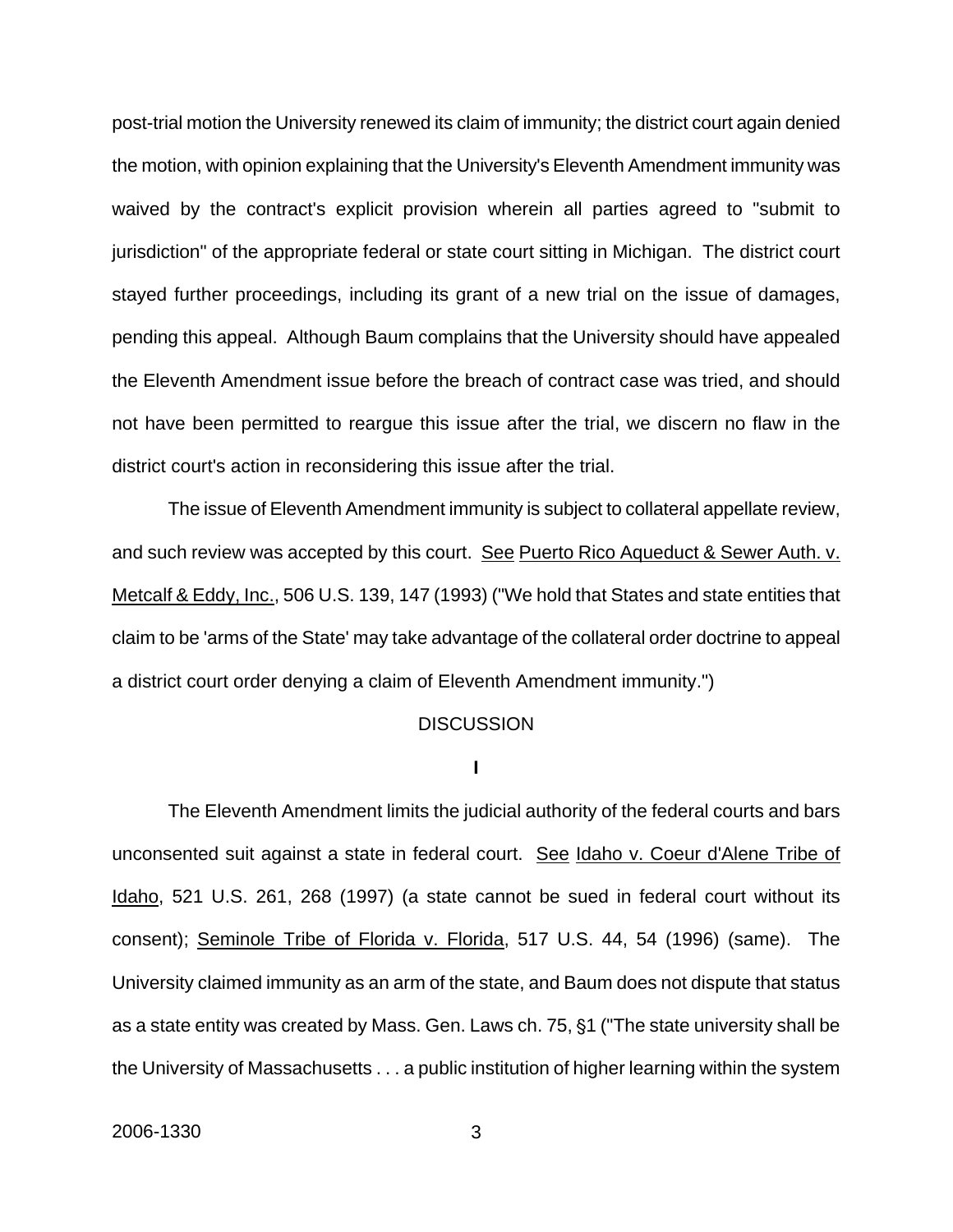of public higher education . . . ."). We give plenary review to questions of Eleventh Amendment immunity. McKesson Corp. v. Div. of Alcoholic Beverages & Tobacco, Dep't of Bus. Regulation of Florida, 496 U.S. 18, 30 (1990); Martin v. Hunter's Lessee, 14 U.S. (1 Wheat.) 304, 348 (1816); Vas-Cath, Inc. v. Curators of University of Missouri, 473 F.3d 1376, 1380 (Fed. Cir. 2007).

#### **A**

The district court held that immunity as to this contract was expressly waived by specific provision of the contract. In College Savings Bank v. Florida Prepaid Postsecondary Education Expense Bd., 527 U.S. 666 (1999) the Court had reaffirmed that a state waives its immunity when it clearly declares its intention to submit to federal jurisdiction, id. at 675-76, but the intention must be "unequivocally expressed." Id. at 676 (quoting Pennhurst State School & Hosp. v. Halderman, 465 U.S. 89, 99 (1984)). General consent provisions standing alone, such as general sue-and-be-sued clauses, have been held insufficient to waive Eleventh Amendment immunity, Port Auth. Trans-Hudson Corp. v. Feeney, 495 U.S. 299, 306 (1990), and in Port Authority the specific authorization of suit in federal court was held to bridge that gap. Id. at 308.

The University argues that contract provision III-3 is in "vague language" and is not the "unequivocally expressed" consent to suit that precedent requires. The University argues that contract provision III-3 can be read not as a waiver of immunity from suit, but merely an acceptance of venue in Michigan, if Baum can somehow overcome the obstacle of the University's immunity. The University argues that since contract provision III-1 (Government Restrictions and Force Majeure) makes the contract "subject to all laws," this of course includes the Constitution and its amendments, whereby provision III-3 cannot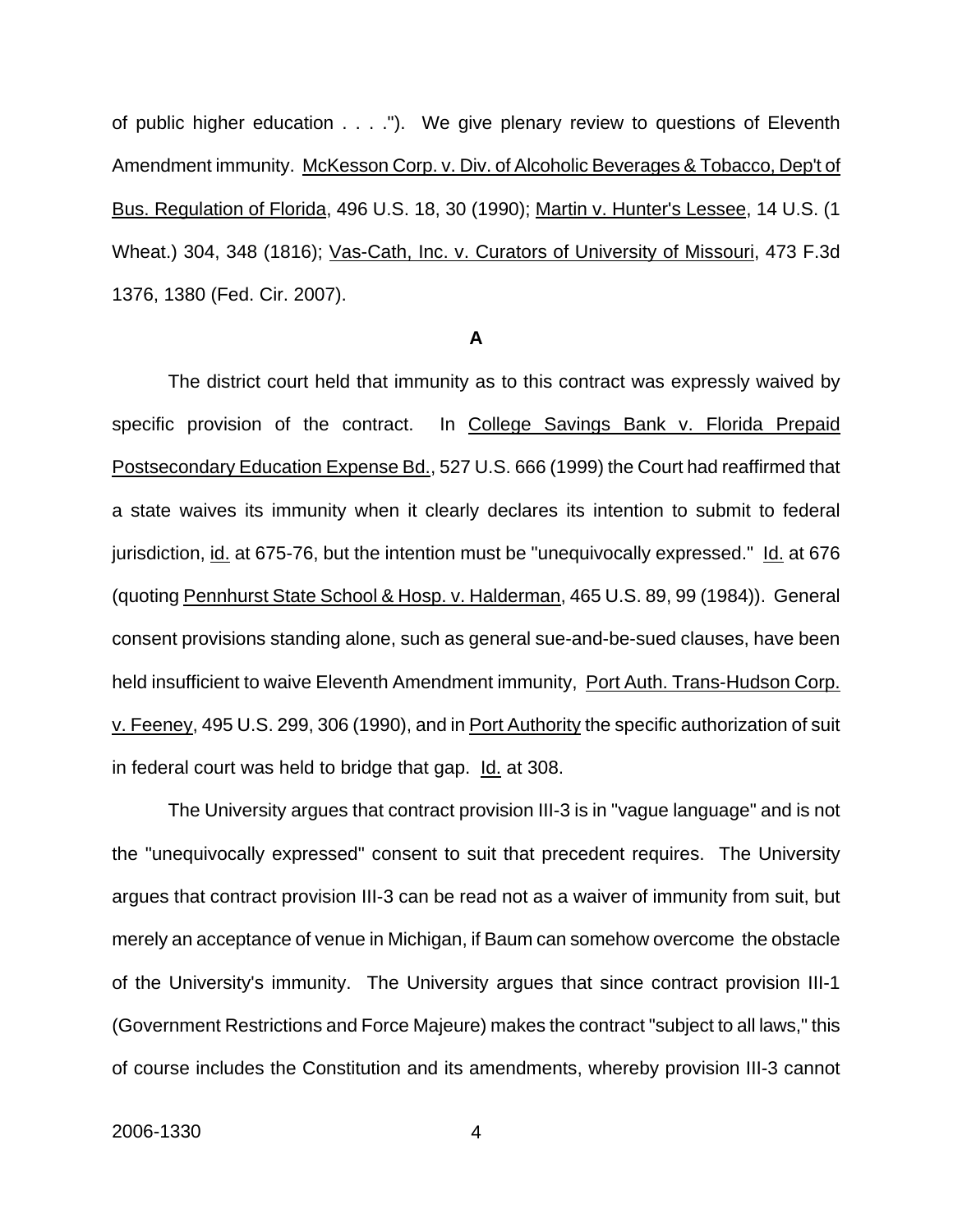override the Constitution. Thus the University argues that the contract itself precludes any waiver of any constitutional immunity, or at least is sufficiently ambiguous to render the asserted waiver clause void.

The district court, hearing the University's arguments both before and after trial, and carefully exploring the contract's terms in light of precedent, ruled that "by agreeing to this provision [III-3], Defendant affirmatively agreed to resolve in federal court any disputes that may arise." The court considered the University's arguments that the contract is ambiguous, and did not agree. We agree with the district court that the contract terms are clear, and that the University agreed to submit to the jurisdiction of a federal court in Michigan as to disputes arising from this contract. Although the University argues that the contract does not state which court is "appropriate" as to which cause of action as may arise, this does not negate the agreement to submit to the jurisdiction of the appropriate court.

The district court explained that the contract meets the waiver criteria of College Savings Bank and other precedent. The district court pointed out that College Savings Bank held that a State's express waiver of sovereign immunity must be unequivocal and such immunity cannot be impliedly or constructively waived. 527 U.S. at 676-77. In Port Authority the Court held that New York and New Jersey waived immunity from suit by providing that consent to suit "is granted on the condition that venue . . . shall be laid within a . . . judicial district, established . . . by the United States, and situated wholly or partially within the Port of New York District"; the Court held that this was "persuasive textual evidence that the consent to suit provision encompasses suits in federal court." 495 U.S. at 308.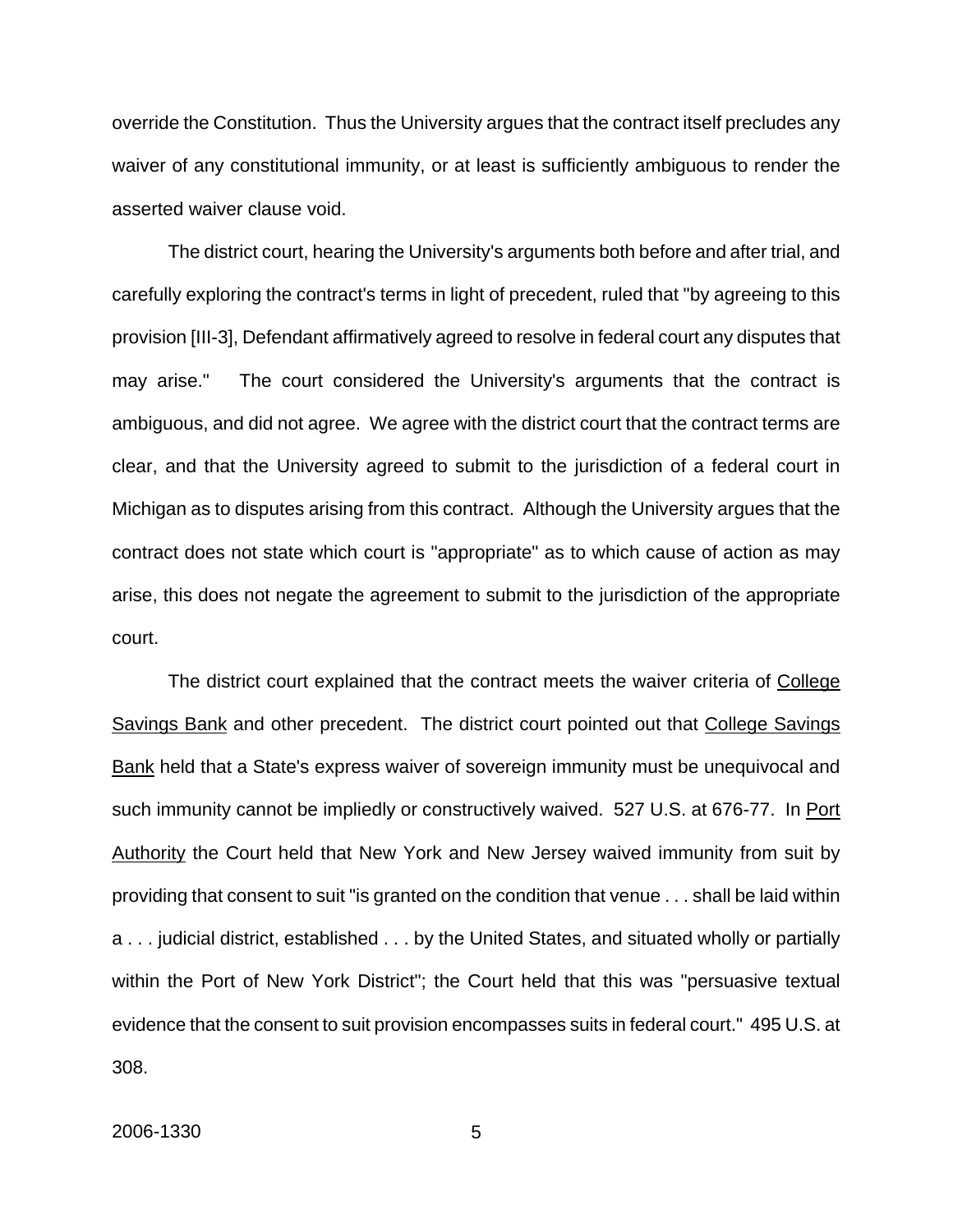We affirm the district court's ruling that the contract between Baum and the University is not ambiguous as to the mutual obligation to submit to jurisdiction of the state and federal courts in Michigan, and that the University thereby waived its Eleventh Amendment immunity.

**B**

The University states that even if the contract obligated it to submit to federal jurisdiction, neither the University nor its Associate Director who executed the contract had authority to enter into a contract that waived [the state's] Eleventh Amendment immunity. The University acknowledged in the district court that its contract with Baum was entered into in accordance with the authority granted to the University trustees by Massachusetts General Laws, chapter 75, §14A:

Section 14A. Notwithstanding any provision of law to the contrary, the trustees shall prescribe and enforce such regulations as they may deem necessary, and may enter into contracts with corporations, foundations, other entities, and individuals concerning inventions, discoveries, research, or other work product, including patents, trademarks, copyrights, trade secrets, and any other intellectual property, developed under the terms of a sponsored agreement entered into by the university or involving the use of university funds, facilities, . . . including the transfer of rights involving such work product, . . . and provision for the resolution of any and all disagreements involving the same. . . .

However, the University argued that this authority to enter into contracts and to provide for the resolution of disagreements does not include the authority to waive Eleventh Amendment immunity in performing these functions. The University states that only the Massachusetts legislature can waive the state's immunity. In the district court the University argued that the University could not waive its state immunity, and at the argument of this appeal the University stated that explicit legislative waiver, contract by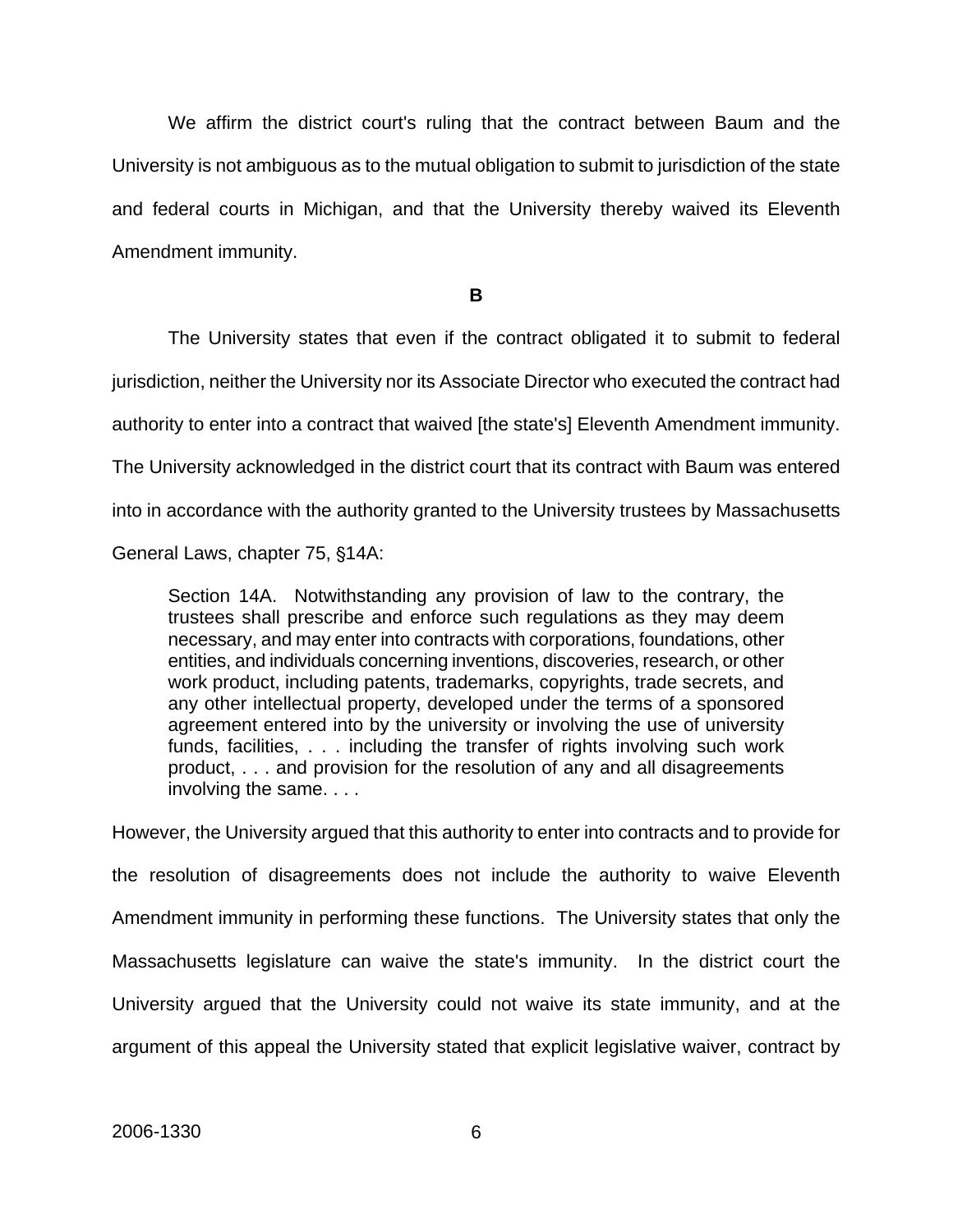contract, would be required to achieve an enforceable waiver. The University's position is that since it is entitled to assert state immunity, it cannot waive it.

The district court did not accept the University's apparent position that it acted beyond its authority in including this provision in the patent license agreement with Baum. The argument is presented on this appeal without any support in the record, with no stateproduced document stating that the University and its officials did not act in accordance with the law. Although "the Eleventh Amendment defense sufficiently partakes of the nature of a jurisdictional bar so that it need not be raised in the trial court," Edelman v. Jordan, 415 U.S. 651, 678 (1974), the record contains no representation by the State of Massachusetts that its University had no authority to enter this contract. Director Griffin testified that the University has entered into, and she has executed for the University, hundreds of contracts containing this provision; the University did not attempt to impugn her authority to do so on behalf of the University.

The University does not deny that it had authority to enter into this contract with Baum, but argues that Baum must affirmatively prove that the Massachusetts legislature delegated to the University the authority to include in the contract a waiver of immunity in federal court should dispute arise. We do not discern error in the district court's careful consideration of the issues. There was no assertion by the University that it does not have authority to enter into patent license agreements; the assertion was that Baum must prove the University's authority to include the particular provision III-3. Indeed, in pressing this argument the University does not assert that it acted illegally. Instead, it asserts that Baum has the burden of proving that it acted legally. We discern no support for the thesis that the University's contract authority must be proved, when the University does not deny that